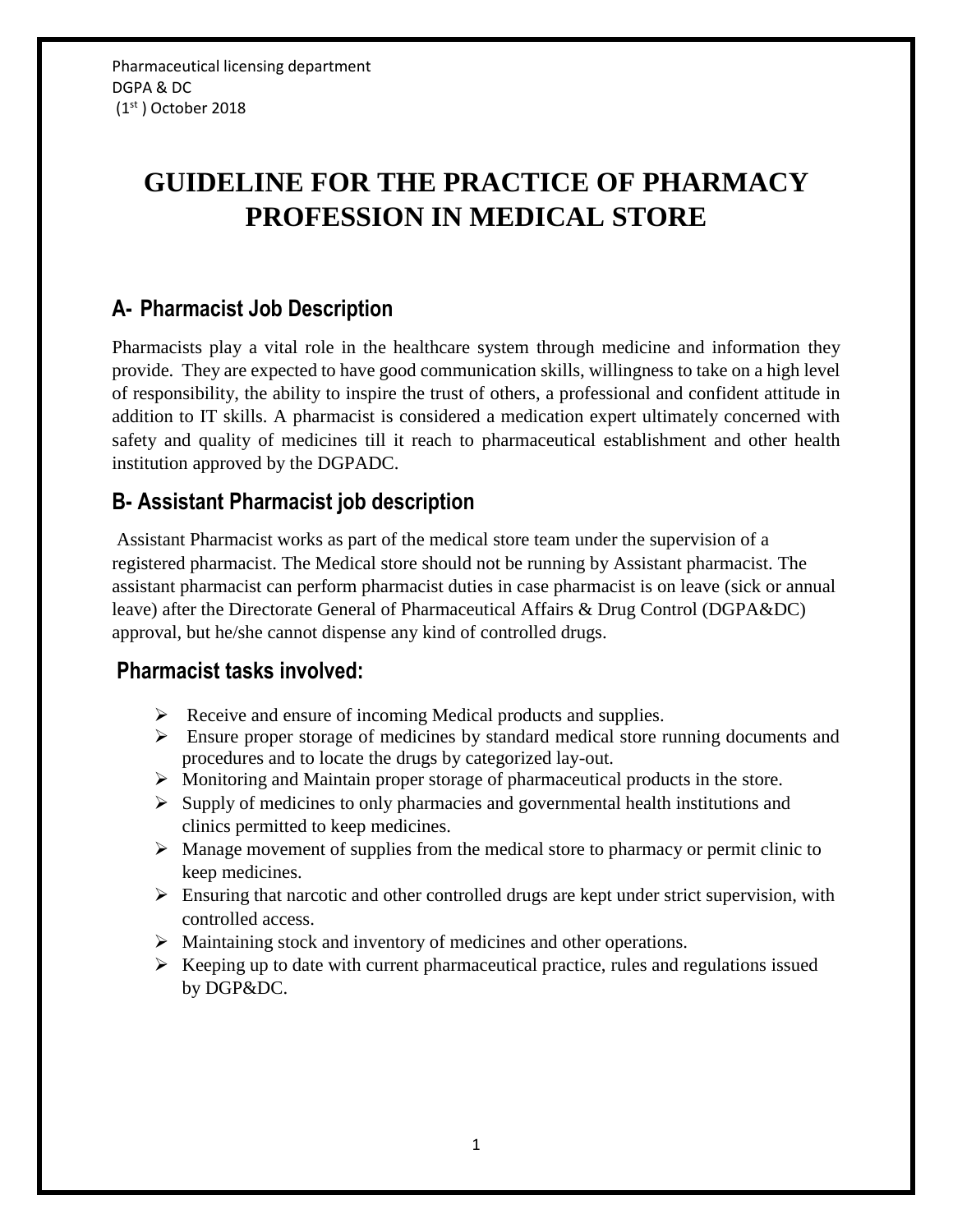#### **Ensure the following:**

- $\triangleright$  Advertisement for medicines is not allowed.
- $\triangleright$  It is prohibited to sell medicines to the public (Retail Sale) and trading of free medical samples.
- $\triangleright$  Medicines should be sold in original containers.
- $\triangleright$  Records for quantities and batch numbers of regular stock and free medical sample received and dispatched should be available.
- $\triangleright$  Medical samples should be kept separately with records showing quantities and private establishments that they are provided to, and along with the name and signature of receiver.
- $\triangleright$  Inflammable materials must be allocated in a separated place with marked board.
- $\triangleright$  Prior approval from DGPA&DC must be obtained in case of any change in ownership, the location, shifting, and size modification.
- $\triangleright$  Prior approval from DGPA&DC must be obtained before closing of the pharmaceutical establishment.
- $\triangleright$  DGPA&DC must be informed in writing within 24 hours, if the pharmaceutical establishment has been without a pharmacist.
- $\triangleright$  A method to control and monitor the premise temperature below 24 °C.
- $\triangleright$  Refrigerator temperature should be maintained and monitor between  $2^{\circ}C 8^{\circ}C$ .
- $\triangleright$  A temperature must be recorded daily in the record chart in morning and evening time with signature of recorder as it shown in schedule for both the medical store, fridge and transportation vehicle.

| <b>Temperature chart</b> |         |      |         |      |                 |
|--------------------------|---------|------|---------|------|-----------------|
| Medical Store Name:      |         |      |         |      | Month of: /YEAR |
| Date                     | Morning | Sign | Evening | Sign | <b>Note</b>     |
|                          |         |      |         |      |                 |
| $\overline{2}$           |         |      |         |      |                 |
| 3                        |         |      |         |      |                 |
|                          |         |      |         |      |                 |
|                          |         |      |         |      |                 |
| 31                       |         |      |         |      |                 |

 $\triangleright$  Date log to be used to control & monitor the vehicle temperature & RH.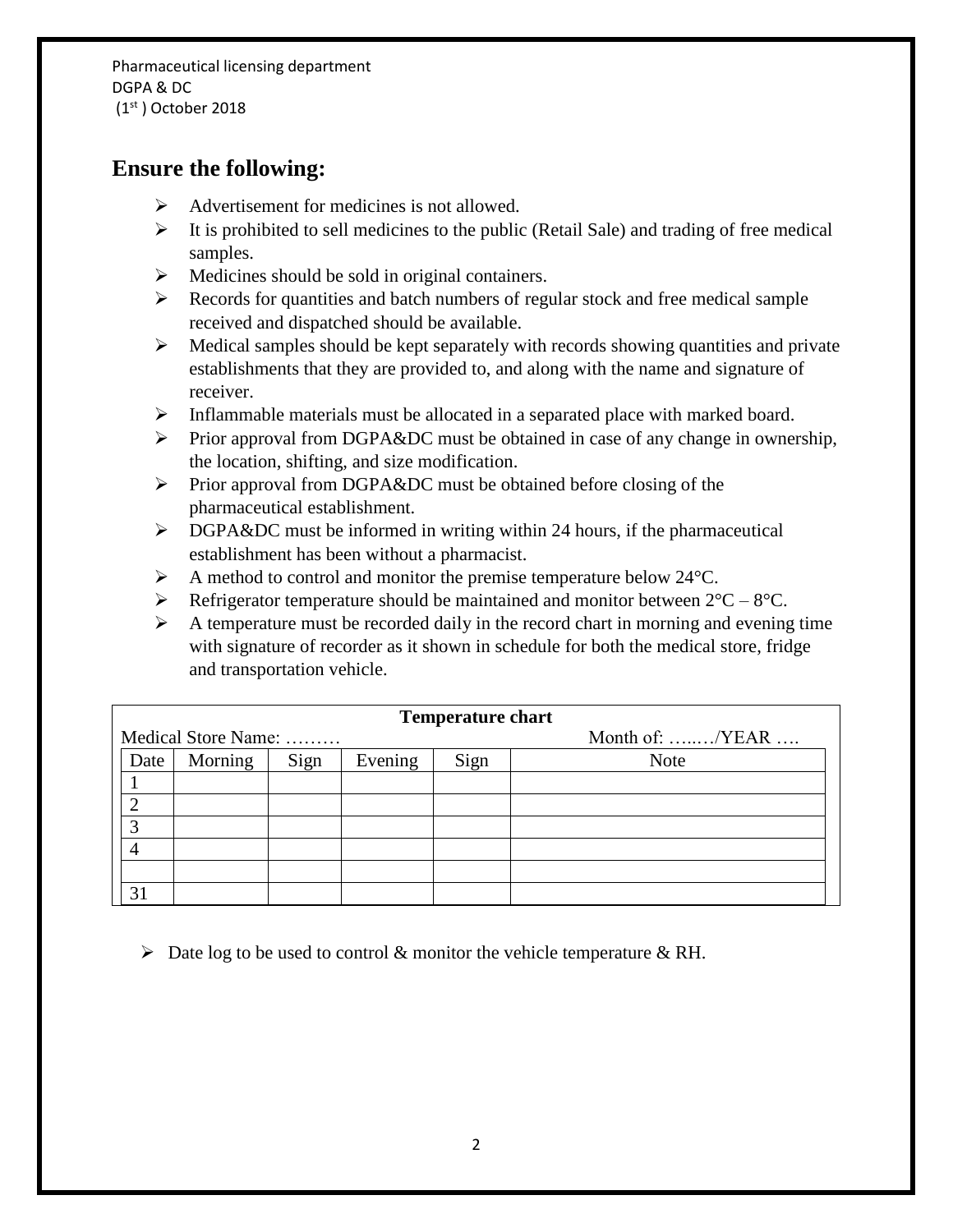# **Monitoring of expired medicines**

- $\triangleright$  There should be an electronic system for monitoring of expired medicines.
- $\triangleright$  Nearly expired medicines should be monitored and controlled and be kept in separate place.
- $\triangleright$  Expired medicines must be removed from the shelves and be kept in sealed box and marked with as an expired medicines not for use.
- $\triangleright$  Expired/ spoiled medicines must be sent to BEAH COMPENY M/S .OMAN ENVIRONMENTAL SERVICES HOLDING CO .SAOC, PO BOX 1188, PC-130, AZAIBA,TEL 1881 EMAIL:JABIR.ALKASBI@BEAH.OM
- $\triangleright$  Evidence for returned, destructive medicines must be kept available in the medical store.

### **Pharmaceutical establishments (Premises).**

- $\triangleright$  Pharmaceutical establishments/ premises should be maintained in good state of affairs.
- > All shelves should be clean and dust free and benches are not overloaded.
- $\triangleright$  The floor should be clean and the area should be free from moisture.
- $\triangleright$  The outside board should be clean and clear to read.
- $\triangleright$  Provision of Rodent traps and insect repeller.

### **Ensure availability of the following:**

- $\triangleright$  Pharmaceutical establishment license and the entire staff licenses displayed in a visible place
- $\triangleright$  Pharmaceutical reference books (BNF, ONF, etc.)[https://www.moh.gov.om/documents/16569/0/ONF+2016+](https://www.moh.gov.om/documents/16569/0/ONF+2016+-for+E+Health+Portal.pdf/3f224743-563e-4640-85c1-fe46abe3db93) [for+E+Health+Portal.pdf/3f224743-563e-4640-85c1-fe46abe3db93](https://www.moh.gov.om/documents/16569/0/ONF+2016+-for+E+Health+Portal.pdf/3f224743-563e-4640-85c1-fe46abe3db93)
- $\triangleright$  Ministerial decision and circulars can be obtained from [www.moh.gov/en/web/dgpadc/resource.](http://www.moh.gov/en/web/dgpadc/resource)
- $\triangleright$  Files for temperature record sheet, purchasing bill, inspection report and expired medication destruction evidence.
- $\triangleright$  Updated Pricing list should be available in hard or soft copy (can be directly downloaded from [\(www.moh.gov.om/en/web/dgpac/resourses\)](http://www.moh.gov.om/en/web/dgpac/resourses).
- $\triangleright$  First aid box for medical store use only.
- $\triangleright$  A digital thermometer for premises—(should be / or more than 4) and one in the fridge and in the transportation vehicle.
- $\triangleright$  Covered dustbin.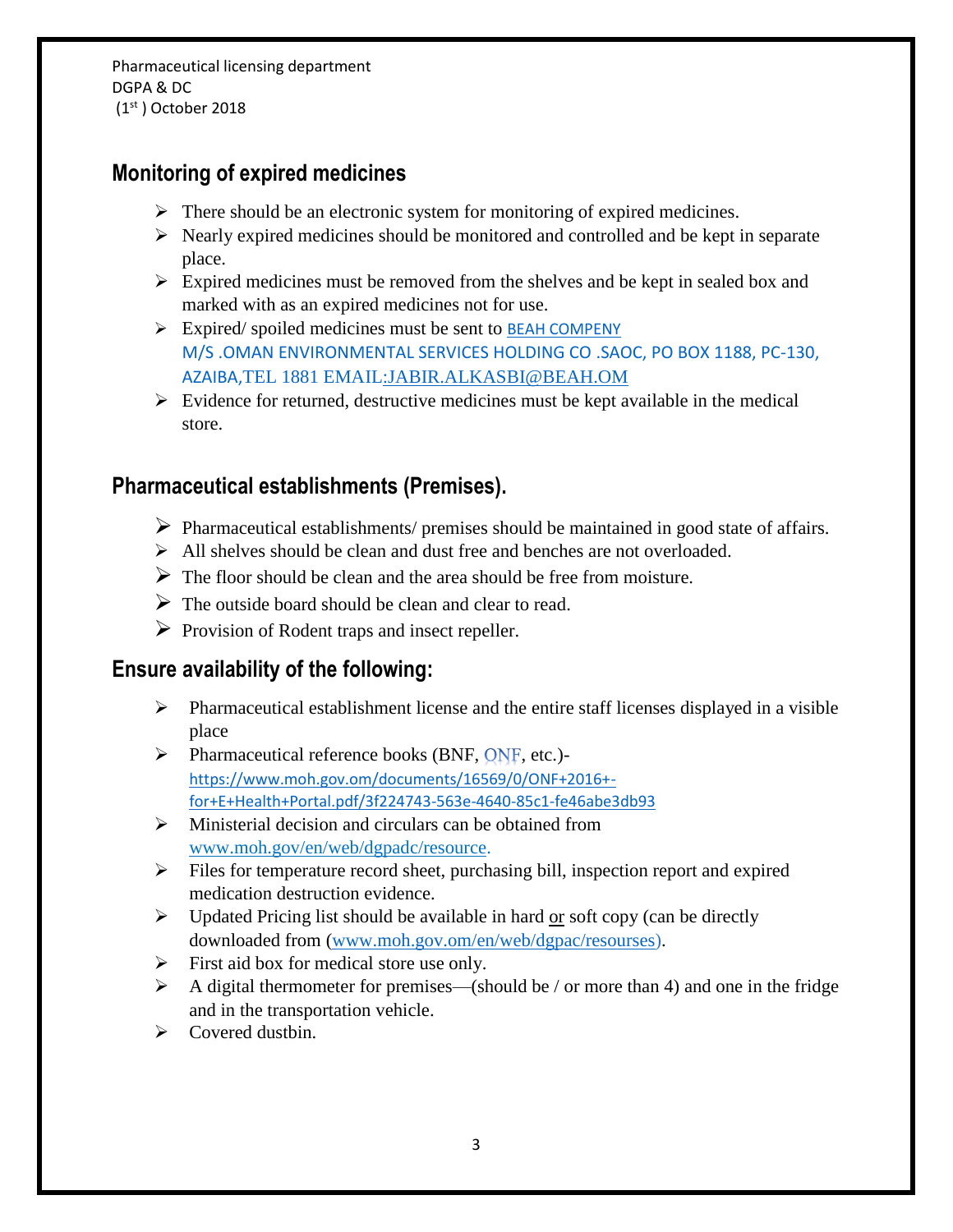#### **Medicines stock and storage:**

- $\triangleright$  Stock of medicines should be in a systematic way; (Alphabetical/ pharmacological) classification, etc.)
- $\triangleright$  Unlicensed / non-permissible items should not be available for any reason.
- $\triangleright$  The boxes of medicines & medical supplies should not be kept directly on the ground or on the shelves until the roof.
- $\triangleright$  If the pharmaceutical establishment is maintaining veterinary medicines and cosmotic, these should be kept separately from human medicines in labeled shelves (as Veterinary medicines) and cosmetic.

# **Controlled medicines:**

Controlled medicines, classified into psychotropic, narcotics and controlled non – psychotropic drug and should be kept in a secured place. Pharmacist is the only responsible for managing and dispensing controlled drugs. Three dedicated stamped registers for each class of controlled medicines must be made available.

- $\checkmark$  For psychotropic and narcotics guideline. Visit: www.moh.gov.om or click **[\(https://www.moh.gov.om/en\\_US/web/dgpadc/-9\)](https://www.moh.gov.om/en_US/web/dgpadc/-9)**
- $\checkmark$  For controlled non psychotropic medicines guideline. Visit: www.moh.gov.om or click **[https://www.moh.gov.om/en\\_US/web/dgpadc/-9\)](https://www.moh.gov.om/en_US/web/dgpadc/-9)**

### **Following the details which are available on Ministry of Health website**

**at www.moh.gov.om/en/web/dgpadc/**

- 1. Guideline for the practice of pharmacy profession in the community pharmacy.
- 2. Guideline for the practice of pharmacy profession in Medical store.
- 3. Guideline [to Management of Narcotics & Psychotropic Substances in Health Institutions](https://www.moh.gov.om/documents/16539/101124/eng+1.pdf/a34b8473-80d3-4151-9ec6-f2213bcbf3b6)  [and Pharmaceutical Establishments](https://www.moh.gov.om/documents/16539/101124/eng+1.pdf/a34b8473-80d3-4151-9ec6-f2213bcbf3b6)**.**
- 4. List of Clinics permitted to keep medicines.
- 5. Updated price list.
- 6. List of medicines and other items prohibited or banned.
- 7. Ministerial Decisions and Circulars.
- 8. Pharmacists and Assistant Pharmacists examination schedule.
- 9. Pharmacists and Assistant Pharmacists examination results.
- 10. Requirements for licensing of pharmacist and assistant pharmacist.
- 11. Requirements for opening pharmaceutical establishments.